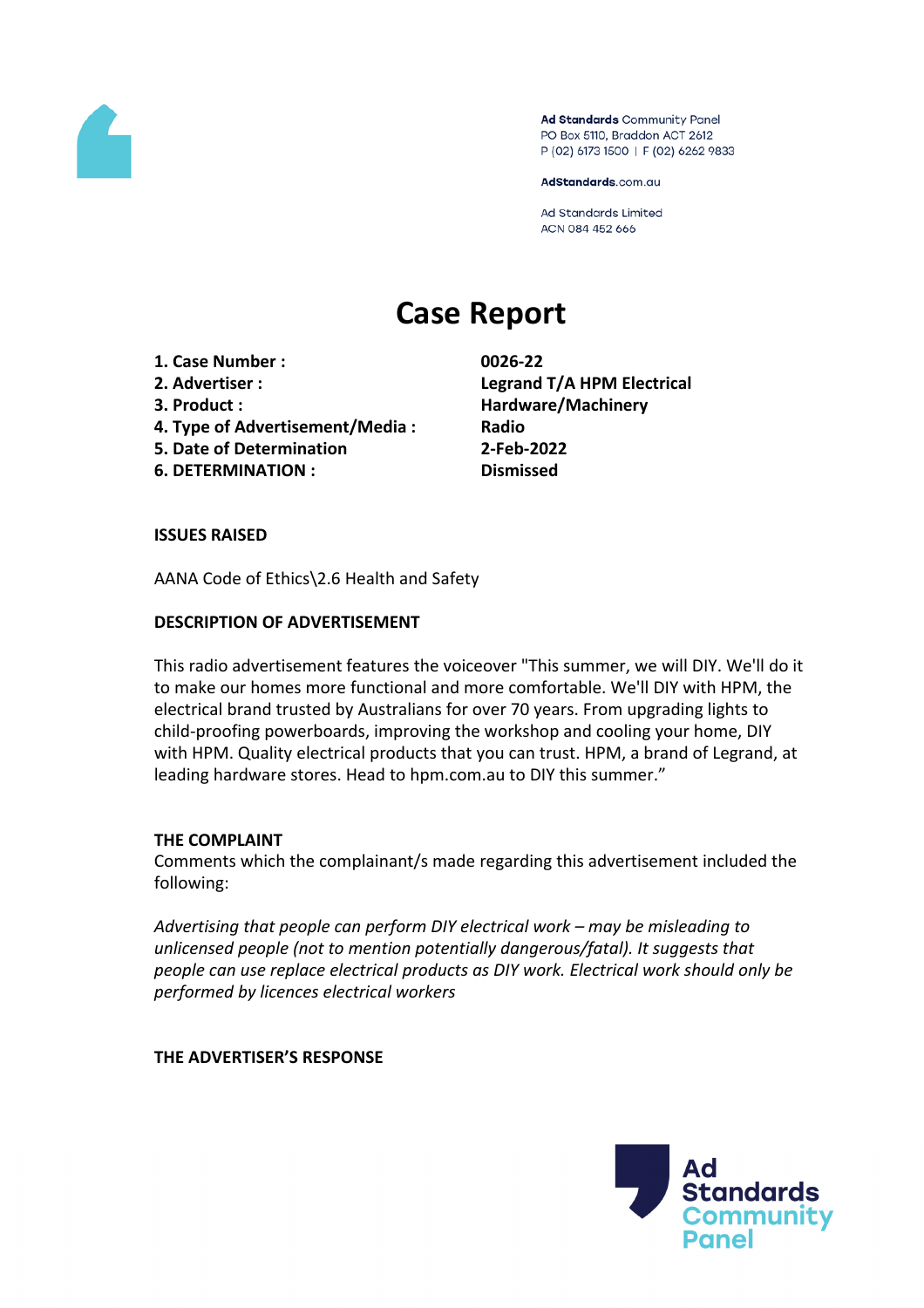

Comments which the advertiser made in response to the complainant/s regarding this advertisement include the following:

*Based on the nature of the complaint we believe the complaint relates to health and safety clause 2.6.*

*HPM distributes a range of electrical products which are DIY and available in hardware stores. Products considered DIY do not require wiring and are plug and play. These products include power boards, charging products, extension leads, wireless accessories for ventilation/fans/ wiring devices, DIY garden lighting range, most down lights and some outdoor lighting.*

*All HPM products which are not plug and play/DIY have feature a warning on the packaging and on the included data sheets which advise 'installation should be carried out by a licensed electrician only.' HPM does not support any electrical work being carried out by non-qualified individuals'*

#### **THE DETERMINATION**

The Ad Standards Community Panel (Panel) considered whether the advertisement breaches Section 2 of the AANA Code of Ethics (the Code).

The Panel noted the complainant's concern that the advertisement suggests that people can perform DIY electrical work which could be dangerous or fatal.

The Panel viewed the advertisement and noted the advertiser's response.

## **Section 2.6: Advertising or Marketing Communications shall not depict material contrary to Prevailing Community Standards on health and safety.**

The Panel noted that a significant portion of electrical work should be undertaken by a licensed electrician and that suggesting that people attempt to perform electrical work themselves is unsafe.

However the Panel considered that some tasks, such as changing lightbulbs or some light fittings, and the tasks mentioned in the advertisement, can be done by unlicensed individuals. The Panel noted that the advertisement refers to specific tasks, rather than to "electrical work" or similar.

The Panel noted the advertiser's response that any product that should be installed by a licensed electrician has a prominent and clear label on the packaging.

The Panel considered that most members of the community would not consider the suggestion that some electrical work can be undertaken by regular consumers to be unsafe, nor is the advertisement encouraging or condoning unsafe activities.